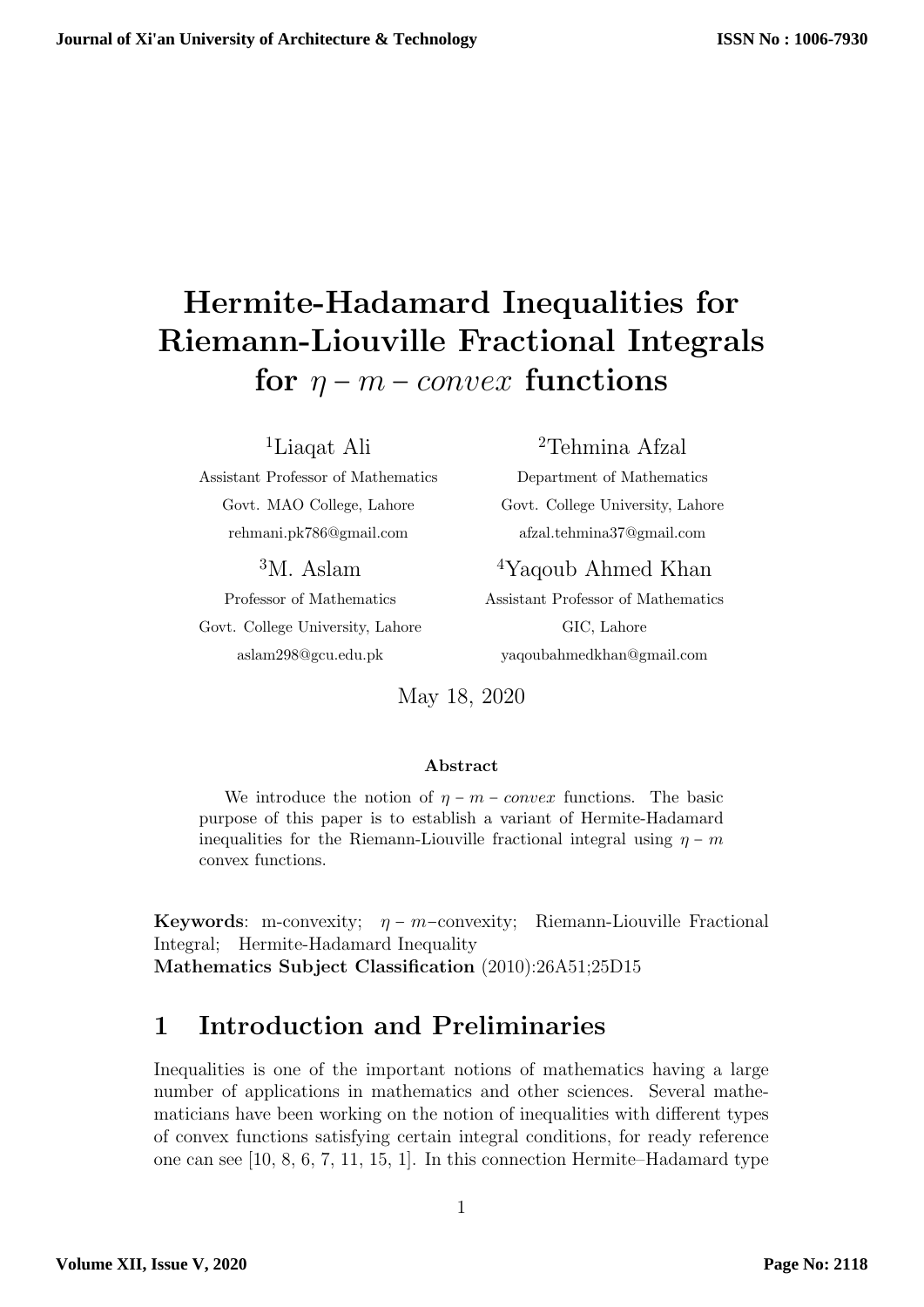inequalities are very well know which along with different parameters have been discussed, refined and generalized for different types of convex functions. A considerable number of integral inequalities of the Hermite−Hadamard type for convex functions via fractional integrals have been established (see [3, 2, 13, 5, 10, 8, 6, 11, 1]. S.S Dragomir and G.H Toader [4, 14] introduced the concept of m−convex functions and the concept of  $\eta$ −convex functions was introduced by Gordji [9]. In this paper, we introduce the concept of  $\eta - m$ convex functions and prove some results established in [12]. Now we give some basics and preliminaries which are very useful for the completion. Let  $I = [a, b]$  be a closed interval, a function  $g: I \longrightarrow R$  is said to be convex if  $g(\alpha x + (1 - \alpha)y) \leq \alpha g(x) + (1 - \alpha)g(y), \forall x, y \in [a, b], \alpha \in [0, 1].$  For a convex function g, the inequality  $g\left(\frac{a+b}{2}\right)$  $\frac{1}{2}$ )  $\le$ 1  $\frac{1}{b-a} \int_a^b$  $\int_a^b g(x)dx \leq \frac{g(a)+g(b)}{2}$ 2 is known as the Hermite-Hadamard inequality. Let  $\tilde{g}$  be a function defined on [a, b]. Then the Riemann-Liouville fractional integrals having order  $\alpha > 0$  with  $a \ge 0$  are defined as

$$
J_{a+}^{\alpha}g(x) = \frac{1}{\Gamma(\alpha)} \int_{a}^{x} (x - t)^{\alpha - 1} g(t) dt, x > a
$$

$$
J_{b-}^{\alpha}g(x) = \frac{1}{\Gamma(\alpha)} \int_{x}^{b} (t - x)^{\alpha - 1} g(t) dt, x < b
$$

Here  $\Gamma(\alpha)$  is the Gamma function and when  $\alpha = 1$  the fractional integral reduces to classical integral. A function  $g: I = [a, b] \longrightarrow R$  is said to be  $\eta$ convex if

$$
g(tx+(1-t)y) \leq g(y) + t\eta(g(x), g(y))
$$

for all  $x, y \in [a, b]$  and  $t \in [0, 1]$  and the function  $\eta$  is definded by  $\eta : g([a, b]) \times g([a, b]) \longrightarrow R$ . In the above definition when we take  $\eta(x, y) =$  $x - y$ , we recapture the basic definition of convex function. A function f:  $[0, b] \longrightarrow R$  is called m-convex,  $0 \leq m \leq 1$ , if  $\forall x, y \in [0, b], t \in [0, 1]$ , we have

 $g(tx + m(1-t)y) \leq tg(x) + m(1-t)g(y)$ 

**Theorem 1.1.** [13] Let  $I = [a, b]$  and  $g : [a, b] \longrightarrow R$  a function differentiable  $I^{\circ}$ . If  $|g'|$  is  $\eta$ -convex on the interval  $[a, b]$ , then the following inequality hold for the fractional integrals

$$
\left|\frac{g(a)+g(b)}{2}-\frac{\Gamma(\alpha+1)}{2(b-a)^{\alpha}}\Big[J_{a+}^{\alpha}g(b)+J_{b-}^{\alpha}g(a)\Big]\right|\leq \frac{b-a}{2(\alpha+1)}\Big(1-\frac{1}{2^{\alpha}}\Big)\Big[|g'(a)|+|g'(b)|\Big]
$$

**Lemma 1.2.** [5] Consider a function  $g : [a, mb] \rightarrow \mathbb{R}$  be a mapping which is differentiable on the interval  $(a, mb)$ . If  $g' \in L[a, mb]$  then the following equality for fractional integrals holds

$$
\frac{g(a)+g(mb)}{2} - \frac{\Gamma(\alpha+1)}{2(mb-a)^{\alpha}} \Big[ J_{a+}^{\alpha}g(mb) + J_{mb-}^{\alpha}g(a) \Big] = \frac{mb-a}{2} \int_0^1 \Big[ (1-t)^{\alpha} - t^{\alpha} \Big] g'(ta+m(1-t)b) dt
$$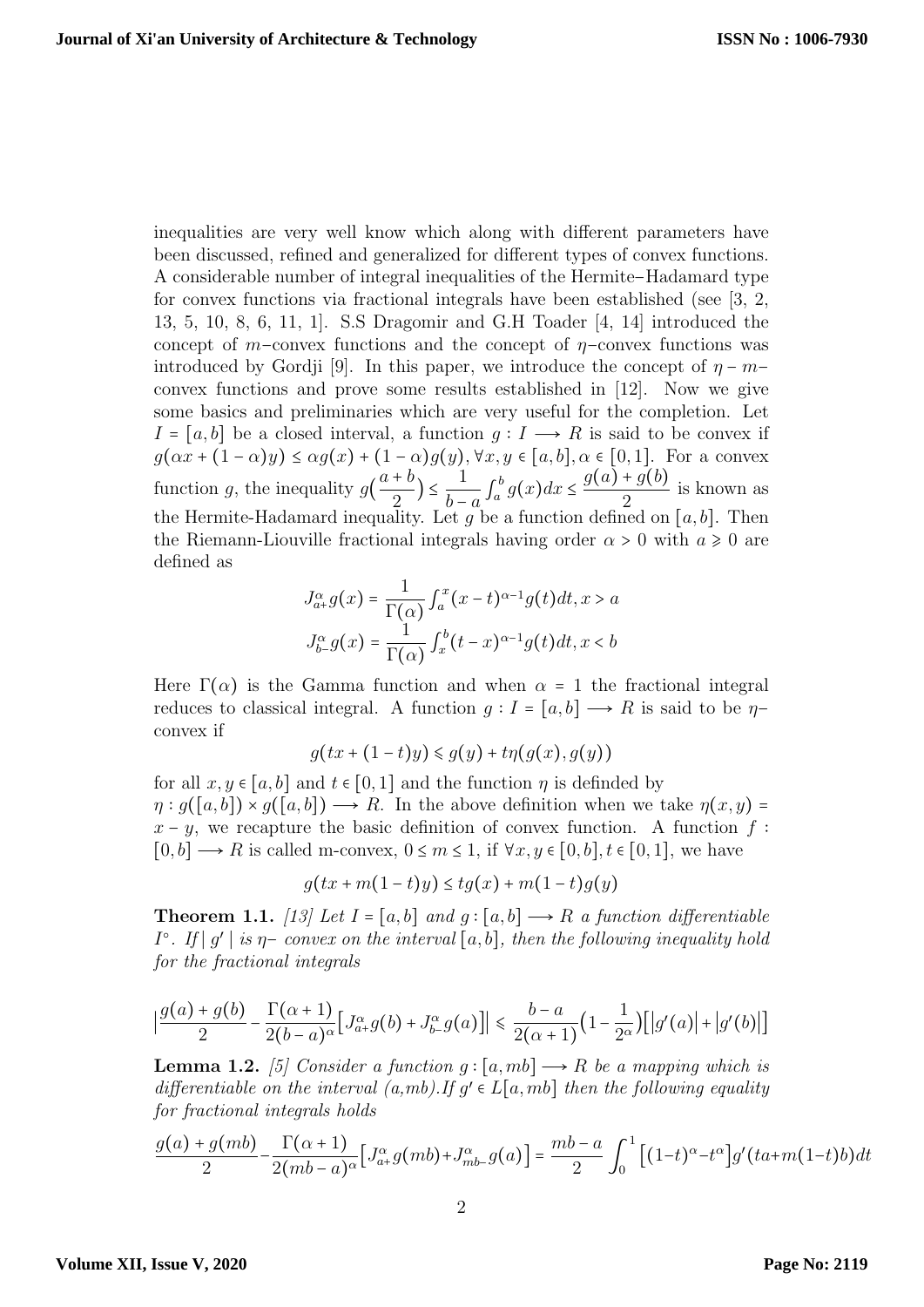**Theorem 1.3.** [12] Consider  $g : [a, b] \longrightarrow R$  is a differentiable function on the interval  $(a, b)$  with  $a < b$ . If  $|g'|$  is  $\eta$ -convex on the interval  $[a, b]$ , then the following inequality holds for the fractional integrals

$$
\Big|\frac{g(a)+g(b)}{2}-\frac{\Gamma(\alpha+1)}{2\big(b-a\big)^{\alpha}}\Big[J_{a+}^{\alpha}g(b)+J_{b-}^{\alpha}g(a)\Big]\Big|\leqslant \frac{b-a}{2\big(\alpha+1\big)}\Big(1-\frac{1}{2^{\alpha}}\Big)\Big[2\big|g'(b)\big|+\eta\big(\big|g'(a)\big|,\big|g'(b)\big|\big)\Big]
$$

## 2 Main Results

We introduce  $\eta - m -$  convex functions first.

**Definition 2.1.** A function  $g: I = [a, mb]$  → R is said to be  $\eta$  –  $m$ – convex if

$$
g(tx+m(1-t)y) \leq m g(y) + t\eta(g(x), g(y))
$$

for all  $x, y \in [a, mb], t \in [0, 1]$  and the function  $\eta$  is defined by  $\eta : g([a, mb]) \times$  $g([a, mb]) \rightarrow R$ . In the above definition when we take  $\eta(x, y) = x - my$ . we can directly obtain the basic definition of convex function.

**Theorem 2.2.** Consider  $g : [a, mb] \rightarrow R$  is a differentiable function on the interval  $(a, mb)$  with  $a < mb.H | g' |$  is  $\eta$ - $m$ -convex on the interval  $[a, mb],$ then the following inequality hold for the fractional integrals  $\left|\frac{g(a)+g(m b)}{2}\right|$  $\frac{1}{2} \cdot \frac{g(mb)}{2} - \frac{\Gamma(\alpha+1)}{2(mb-a)}$  $\frac{1}{2}(mb-a)^{\alpha}\big[J_{a+}^{\alpha}g(mb) + J_{mb-}^{\alpha}g(a)\big]\big]$  $\leqslant \frac{mb-a}{2(1-a+1)}$  $2(\alpha + 1)$  $\left(1 - \frac{1}{\alpha}\right)$  $\frac{1}{2^{\alpha}}\Big)\Big[2m|g'(b)|+\eta(|g'(a)|,|g'(b)|\Big)\Big]$ 

Proof. Using lemma 1.2 and basic property of absolute value of real numbers we get

$$
\left| \frac{g(a) + g(mb)}{2} - \frac{\Gamma(\alpha + 1)}{2(mb - a)^{\alpha}} \left[ J_{a+}^{\alpha} g(mb) + J_{mb-}^{\alpha} g(a) \right] \right|
$$
  
\$\leq \frac{mb - a}{2} \int\_0^1 \left| \left[ (1 - t)^{\alpha} - t^{\alpha} \right] \right| g' \left| \left( ta + m(1 - t)b \right) \right| dt

Now by  $\eta - m-$  convexity of  $|g'|$ 

$$
\leq \frac{mb-a}{2} \int_0^1 \left[ \left( 1-t \right)^\alpha - t^\alpha \right] \left[ \left[ m \mid g'(b) \mid + t\eta \right( \mid g'(a) \mid, \mid g'(b) \mid \right] \right] dt
$$
  

$$
= \frac{mb-a}{2} \Big[ \int_0^{\frac{1}{2}} \left[ (1-t)^\alpha - t^\alpha \right] \left[ m \mid g'(b) \mid + t\eta \right( \mid g'(a) \mid, \mid g'(b) \mid \right] dt
$$
  

$$
+ \int_{\frac{1}{2}}^1 \left[ t^\alpha - (1-t)^\alpha \right] \left[ m \mid g'(b) \mid + t\eta \right( \mid g'(a) \mid, \mid g'(b) \mid \right] dt
$$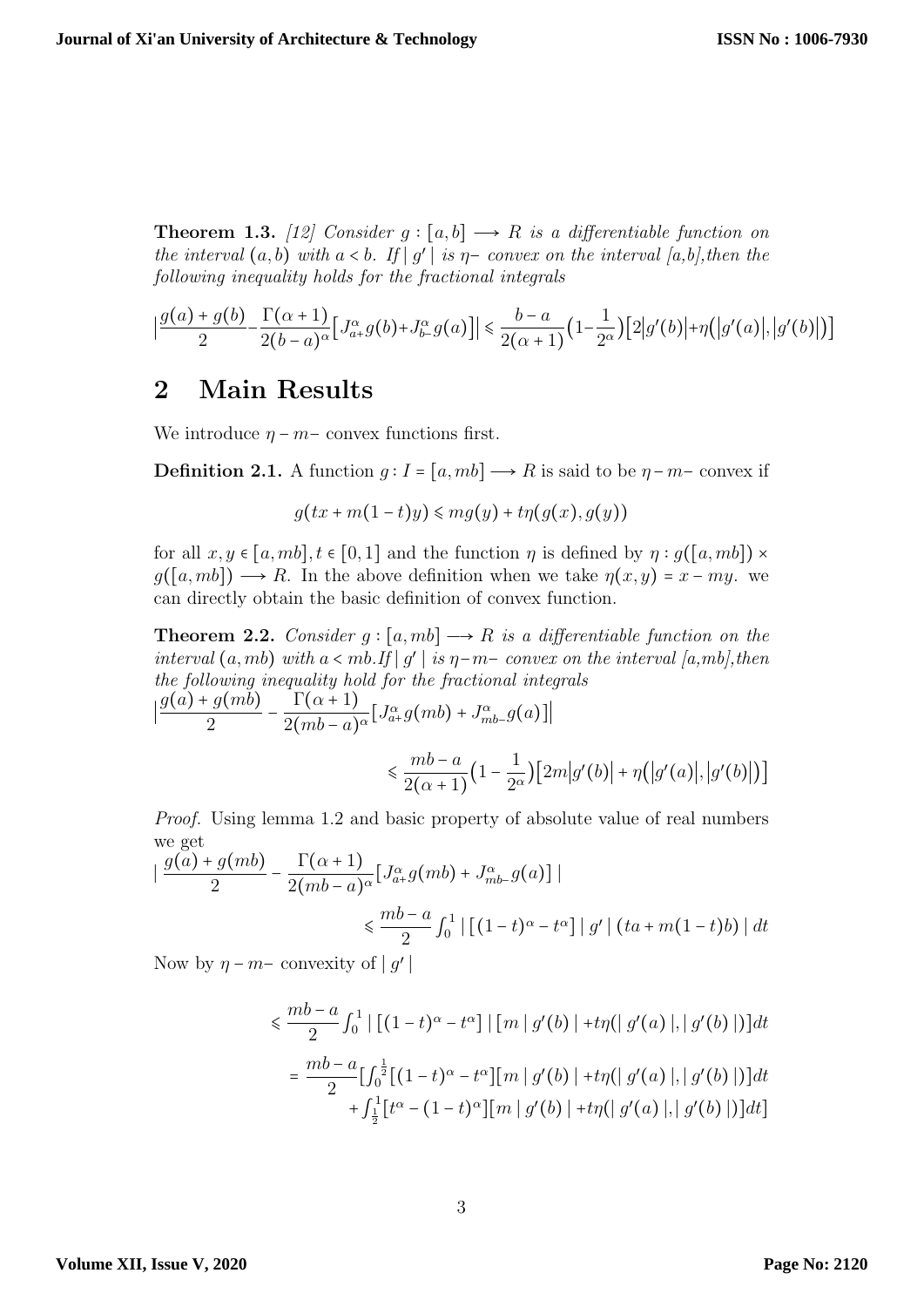$$
= \frac{mb-a}{2} [m | g'(b) | (\int_0^{\frac{1}{2}} [(1-t)^{\alpha} - t^{\alpha}] dt) + \eta (| g'(a) |, | g'(b) |) [\int_0^{\frac{1}{2}} t [(1-t)^{\alpha} - t^{\alpha}] dt] + m | g'(b) | [\int_{\frac{1}{2}}^1 [t^{\alpha} - (1-t)^{\alpha}] dt] + \eta (| g'(a) |, | g'(b) |) [\int_{\frac{1}{2}}^1 t [t^{\alpha} - (1-t)^{\alpha}] dt]
$$
  
After further simplification we get

$$
= \frac{mb - a}{2} \Big[ \frac{2m |g'(b)|}{\alpha + 1} \{1 - \frac{1}{2^{\alpha}}\} + \eta \Big(|g'(a)|, |g'(b)|\Big) \{ \frac{1}{\alpha + 1} - \frac{1}{2^{\alpha}(\alpha + 1)} \} \Big]
$$
  
Therefore, 
$$
\Big| \frac{g(a) + g(mb)}{2} - \frac{\Gamma(\alpha + 1)}{2(mb - a)^{\alpha}} [J_{a+}^{\alpha}g(mb) + J_{mb-}^{\alpha}g(a)] \Big|
$$

$$
\leq \frac{mb - a}{2(\alpha + 1)} \Big(1 - \frac{1}{2^{\alpha}}\Big) [2m |g'(b)| + \eta \Big(|g'(a)|, |g'(b)|\Big)\Big]
$$

Corollary 2.3. If we consider  $|g'|$  is  $\eta - m$  convex with respect to  $\eta$  defined by  $\eta(x, y) = x - my$  $\lfloor \frac{g(a)+g(mb)}{2} \rfloor$  $\frac{1}{2} \cdot \frac{g(mb)}{2} - \frac{\Gamma(\alpha+1)}{2(mb-a)}$  $\frac{1}{2(mb-a)^{\alpha}}[J^{\alpha}_{a+}g(mb)+J^{\alpha}_{mb-}g(a)]|$  $\leqslant \frac{mb-a}{2(a+1)}$  $2(\alpha+1)$  $g(1-\frac{1}{2c})$  $\frac{1}{2^{\alpha}}$ )[| g'(a) | +m | g'(b) |]

which is the result proved in [5].

**Remark 2.4.** If we take  $m=1$  in theorem 2.2, we obtain theorem 1.1 proved in [13].

**Remark 2.5.** If we take  $m=1$  along with  $|g'|$  is  $\eta$ - convex with respect to  $\eta$ defined by  $\eta(x, y) = x - y$ , then theorem 2.3 reduces to the theorem 1.1 which is proved in [12].

**Lemma 2.6.** Let  $I = [a, mb]$  and  $q: I \longrightarrow R$  be a function differentiable function on the interior of I. If  $g' \in L[a, mb]$ , then this identity for Riemann-Liouville fractional integrals holds

 $mb - a$  $\frac{m}{2}$   $\sum_{k=1}^{4} I_k = \frac{m}{2}$  $\frac{m}{2}g\left(\frac{a+mb}{2m}\right)$  $\frac{1}{2m}$  + 1  $\frac{1}{2}g\left(\frac{a+mb}{2}\right)$  $\left(\frac{mb}{2}\right) - \frac{\Gamma(\alpha+1)}{2(mb-a)}$  $\frac{\Gamma(\alpha+1)}{2(mb-a)^{\alpha}}\Big[J_{a+}^{\alpha}g(mb)+(m^{\alpha+1})J_{b-}^{\alpha}g\Big(\frac{a}{m}$  $\frac{1}{m}$ ) where  $I_1 = \int_0^{\frac{1}{2}} t^{\alpha} g' \left(t b + \frac{(1-t)a}{m}\right)$  $\frac{v}{m}$ )dt  $I_2 = \int_0^{\frac{1}{2}} (-t^{\alpha}) g'(ta + m(1-t)b) dt$  $I_3=\int_{\frac{1}{2}}^1(t^\alpha-1)g'\Big(tb+\frac{(1-t)a}{m}$  $\frac{v}{m}$ )dt  $I_4 = \int_{\frac{1}{2}}^{1} (1 - t^{\alpha}) g'(ta + m(1 - t)b) dt$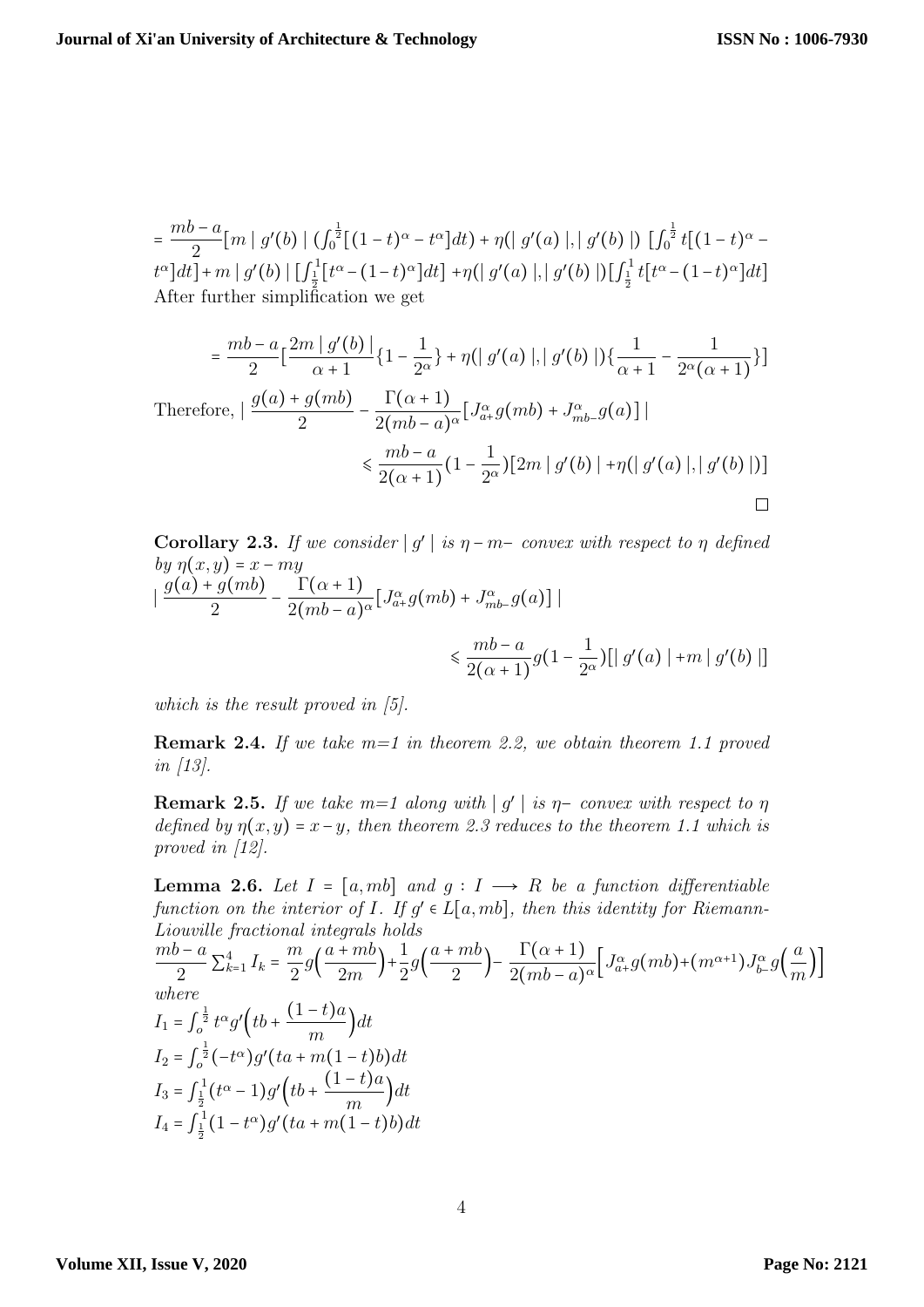*Proof.* Applying integration by parts we obtain  
\n
$$
I_{1} = \frac{2^{-\alpha}}{b - \frac{a}{m}} g\left(\frac{a + mb}{2m}\right) - \frac{\alpha}{b - \frac{a}{m}} \int_{0}^{\frac{1}{2}} t^{\alpha - 1} g\left(tb + \frac{(1 - t)a}{m}\right)
$$
\n
$$
I_{2} = \frac{2^{-\alpha}}{mb - a} g\left(\frac{a + mb}{2}\right) - \frac{\alpha}{mb - a} \int_{0}^{\frac{1}{2}} t^{\alpha - 1} g\left(ta + m(1 - t)b\right) dt
$$
\n
$$
I_{3} = \frac{(1 - 2^{-\alpha})}{b - \frac{a}{m}} g\left(\frac{a + mb}{2m}\right) - \frac{\alpha}{b - \frac{a}{m}} \int_{\frac{1}{2}}^{1} t^{\alpha - 1} g\left(tb + \frac{(1 - t)a}{m}\right) dt
$$
\n
$$
I_{4} = \frac{(1 - 2^{a})}{mb - a} g\left(\frac{a + mb}{2}\right) - \frac{\alpha}{mb - a} \int_{\frac{1}{2}}^{1} t^{\alpha - 1} g\left(ta + m(1 - t)b\right) dt
$$
\nAdding the last four equalities  
\n
$$
\sum_{k=1}^{4} I_{k} = \frac{1}{(b - \frac{a}{m})} g\left(\frac{a + mb}{2m}\right) + \frac{1}{mb - a} g\left(\frac{a + mb}{2}\right)
$$
\n
$$
- \frac{\alpha}{b - \frac{a}{m}} \left[\int_{0}^{1} t^{\alpha - 1} g\left(tb + \frac{(1 - t)a}{m}\right) dt\right] - \frac{\alpha}{mb - a} \left[\int_{0}^{1} t^{\alpha - 1} g\left(ta + m(1 - t)b\right) dt\right]
$$
\n
$$
\sum_{k=1}^{4} I_{k} = \frac{1}{b - \frac{a}{m}} g\left(\frac{a + mb}{2m}\right) + \frac{1}{mb - a} g\left(\frac{a + mb}{2}\right)
$$
\n
$$
- \frac{\alpha}{b - \frac{a}{m}} \left[\int_{0}^{1} t^{\alpha - 1} g\left(tb + \frac{(1 - t)a}{m}\right) dt\right] - \frac{\alpha}{mb - a} \left[\int_{0}^{1} t^{\alpha - 1}
$$

and hence  
\n
$$
\frac{mb-a}{2} \sum_{k=1}^{4} I_k = \frac{m}{2} g\left(\frac{a+mb}{2m}\right) + \frac{1}{2} g\left(\frac{a+mb}{2}\right) - \frac{\Gamma(\alpha+1)}{2(mb-a)^{\alpha}} \Big[ J_{a+}^{\alpha} g(mb) + (m^{\alpha+1}) J_{b-}^{\alpha} g\left(\frac{a}{m}\right) \Big]
$$

Corollary 2.7. If we take  $m = 1$  in lemma2.6, we get lemma 3.4 of [12].

**Theorem 2.8.** Let 
$$
I = [a, mb]
$$
 and  $g : [a, mb] \rightarrow R$  be a function differentiable  
on  $I^{\circ}$ . If  $|g'|$  is  $\eta - m$  - convex on the interval  $[a, mb]$  with  $0 < \alpha \le 1$ , then the  
following inequality for Riemann-Liouville fractional integrals holds  

$$
\left| \frac{m}{2} g(\frac{a+mb}{2m}) + \frac{1}{2} g(\frac{a+mb}{2}) - \frac{\Gamma(\alpha+1)}{2(mb-a)^{\alpha}} [J^{\alpha}_{a+} g(mb) + (m^{\alpha+1}) J^{\alpha}_{b-} g(\frac{a}{m})] \right|
$$

$$
\le \frac{mb-a}{2^{\alpha+1}(\alpha+1)} \left[ \frac{|g'(a)|}{m} + m |g'(b)| + \eta(|g'(a)|, |g'(b)|) + \eta(|g'(b)|, |g'(a)|) \right]
$$
Proof. In view of lemma 2.6, using subadditivity of the modulus, we have  
 $m = a + mb$ .  $1 = a + mb$ .  $\Gamma(\alpha + 1)$ 

∣ m  $\frac{m}{2}g(\frac{a+mb}{2m})$  $\frac{1}{2m}$ ) + 1  $\frac{1}{2}g\left(\frac{a+mb}{2}\right)$  $\frac{(2m b)}{2}$ ) –  $\frac{\Gamma(\alpha+1)}{2(m b - a)}$  $\frac{\Gamma(\alpha+1)}{2(mb-a)^{\alpha}}[J^{\alpha}_{a+}g(mb)+(m^{\alpha+1})J^{\alpha}_{b-}g(\frac{a}{m}$  $\frac{1}{m}$ )]|  $\leqslant \frac{mb-a}{2}$  $\frac{2^{j-k}}{2} \sum_{k=1}^{4} |I_k|$ 

By the  $\eta - m$  convexity of  $|g'|$ , we obtain  $|I_1| \leqslant \int_0^{\frac{1}{2}} t^{\alpha} |g'(tb + \frac{(1-t)a}{m})$  $\left(-\frac{t}{m}\right) \mid dt \leqslant \int_{o}^{\frac{1}{2}} t^{\alpha} \left[ \frac{|g'(a)|}{m} \right]$  $\frac{\sqrt{a}}{m}$  + tη(| g'(b) |,| g'(a) |)]dt and therefore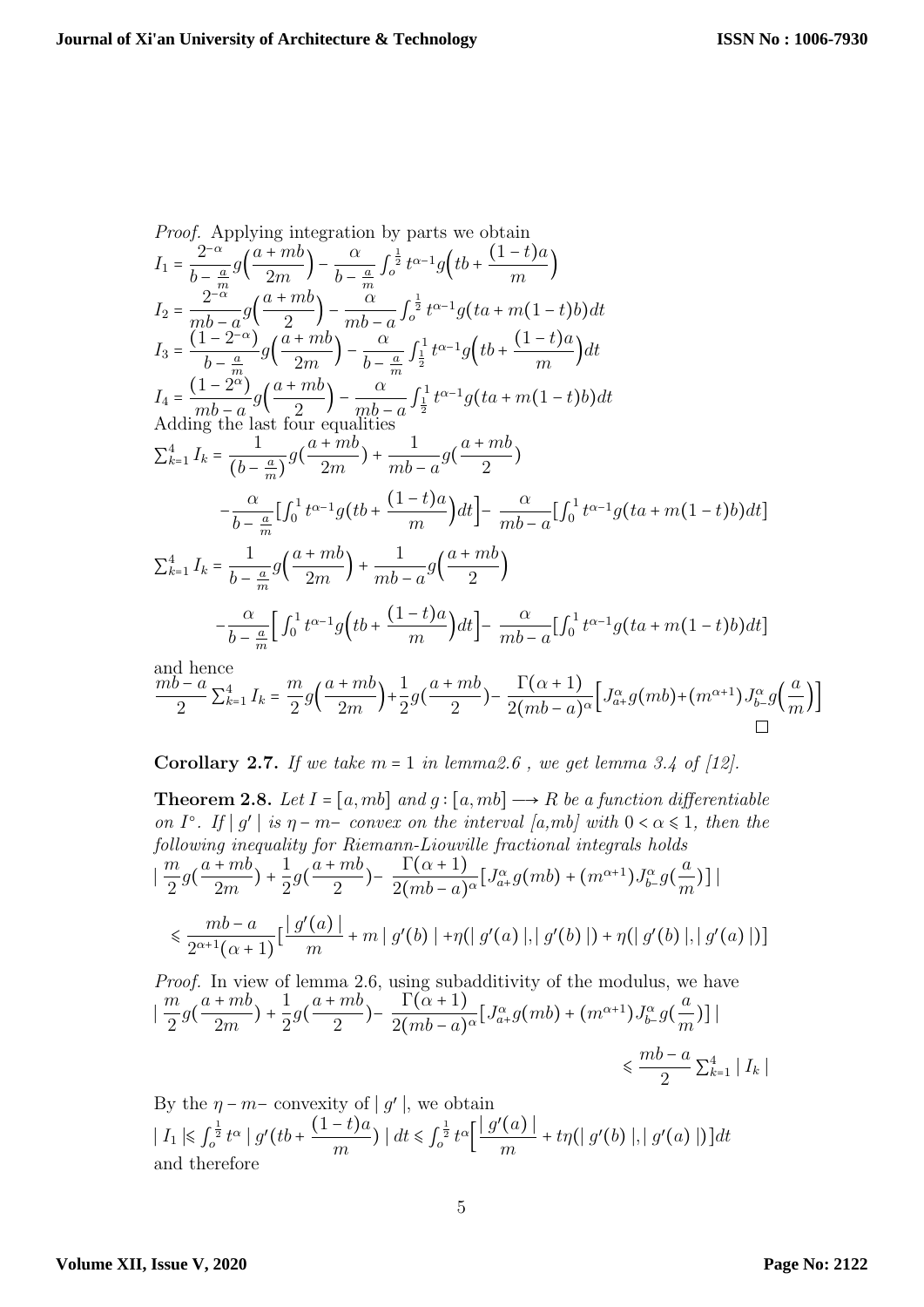$$
|I_{1}| \leq \frac{|g'(a)|}{2^{\alpha+1}m(\alpha+1)} + \frac{1}{2^{\alpha+2}(\alpha+2)}\eta(|g'(b)|, |g'(a)|)
$$
  
\nSimilarly  
\n
$$
|I_{2}| \leq \frac{m |g'(b)|}{2^{\alpha+1}(\alpha+1)} + \frac{1}{2^{\alpha+2}(\alpha+2)}\eta(|g'(a)|, |g'(b)|)
$$
  
\nIn view of the fact that  $|t_{1}^{\alpha} - t_{2}^{\alpha}| \leq |t_{1} - t_{2}|^{\alpha}$ , for all  $\alpha \in (0,1)$  and  $t_{1}, t_{2} \in [0,1]$ ,  
\nby  $\eta - m$ - convexity of  $|g'|$ , we get  
\n
$$
|I_{3}| \leq \frac{|g'(a)|}{2^{\alpha+1}m(\alpha+1)} + \frac{\alpha+3}{2^{\alpha+2}(\alpha+2)(\alpha+1)}\eta(|g'(b)|, |g'(a)|)
$$
  
\nSimilarly  
\nSimilarly  
\n
$$
|I_{4}| \leq \frac{m |g'(b)|}{2^{\alpha+1}(\alpha+1)} + \frac{\alpha+3}{2^{\alpha+2}(\alpha+2)(\alpha+1)}\eta(|g'(b)|, |g'(a)|)
$$
  
\nThe addition of above inequalities yields  
\n
$$
|\frac{m}{2}g(\frac{a+mb}{2m}) + \frac{1}{2}g(\frac{a+mb}{2}) - \frac{\Gamma(\alpha+1)}{2(mb-a)\alpha}[J_{a+}^{\alpha}g(mb) + (m^{\alpha+1})J_{b-}^{\alpha}g(\frac{a}{m})]
$$
  
\n
$$
\leq \frac{mb-a}{2^{\alpha+1}(\alpha+1)}[\frac{|g'(a)|}{m} + m |g'(b)| + \eta(|g'(a)|, |g'(b)|) + \eta(|g'(b)|, |g'(a)|)]
$$

**Remark 2.9.** If we take 
$$
\eta(x, y) = x - my
$$
 in theorem 2.8, then  
\n
$$
\left| \frac{m}{2} g(\frac{a+mb}{2m}) + \frac{1}{2} g(\frac{a+mb}{2}) - \frac{\Gamma(\alpha+1)}{2(mb-a)^{\alpha}} [J_{a+}^{\alpha} g(mb) + (m^{\alpha+1}) J_{b-}^{\alpha} g(\frac{a}{m})] \right|
$$
\n
$$
\leq \frac{mb-a}{2^{\alpha+1}(\alpha+1)} \left[ \frac{|g'(a)|}{m} + m |g'(b)| + (1-m) |g'(a)| + (1-m) |g'(b)| \right]
$$

which is the corresponding result for m−convexity.

**Corollary 2.10.** If we take  $m = 1$  then, we obtain the theorem 3.5 of [12].

**Remark 2.11.** If we take m=1 with respect to  $\eta$  defined by  $\eta(x, y) = x - y$  then theorem 2.8 becomes the result of  $[12]$ .

**Theorem 2.12.** Let  $g : [a, mb] \longrightarrow R$  be a function differentiable on  $(a, mb)$ with  $a < mb$ . If  $|g'|^q$   $(q = \frac{p}{q})$  $p-1$ ) is  $\eta$  – m–convex on the interval  $[a, mb]$  for some fixed  $p > 1$  with  $0 < \alpha \leq 1$ . Then the following inequality for Riemann-Liouville fractional integrals holds ∣ m  $\frac{m}{2}g(\frac{a+mb}{2m})$  $\frac{1}{2m}$ ) + 1  $\frac{1}{2}g\left(\frac{a+mb}{2}\right)$  $\frac{(2m b)}{2}$ ) –  $\frac{\Gamma(\alpha+1)}{2(m b - a)}$  $\frac{\Gamma(\alpha+1)}{2(mb-a)^{\alpha}}\big[J_{a+}^{\alpha}g(mb)+(m^{\alpha+1})J_{b-}^{\alpha}g(\frac{a}{m}$  $\frac{1}{m}$ )]|  $\leq (\frac{mb-a}{2})\Big[\Big[\frac{1}{2^{p(1)}(a)+1}\Big]^{\frac{1}{p}}\Big]^{\frac{1}{p}}\Big[\frac{|g'(a)|^q}{2^{pq}}+$  $\frac{1}{\circ}\eta(\mid g'(b)\mid^q,\mid g'(a)\mid^q)\big]^{\frac{1}{q}}$ 

$$
\begin{aligned} &\frac{1}{2} \left( \frac{1}{2p\alpha+1} \left( p\alpha+1 \right)^{\frac{1}{p}} \left[ \frac{1}{2p\alpha+1} \frac{1}{2p\alpha} + \frac{1}{8} \eta \left( \frac{g'(b)}{g} \right)^{\frac{q}{q}} \right] \right)^{\frac{1}{q}} \\ &\quad + \left[ \frac{1}{2p\alpha+1} \left( p\alpha+1 \right)^{\frac{1}{p}} \left[ \frac{m}{2} \frac{g'(b)}{2} \right]^{\frac{1}{q}} + \frac{1}{8} \eta \left( \frac{g'(a)}{g'(a)} \right)^{\frac{1}{q}} \right]^{\frac{1}{q}} \end{aligned}
$$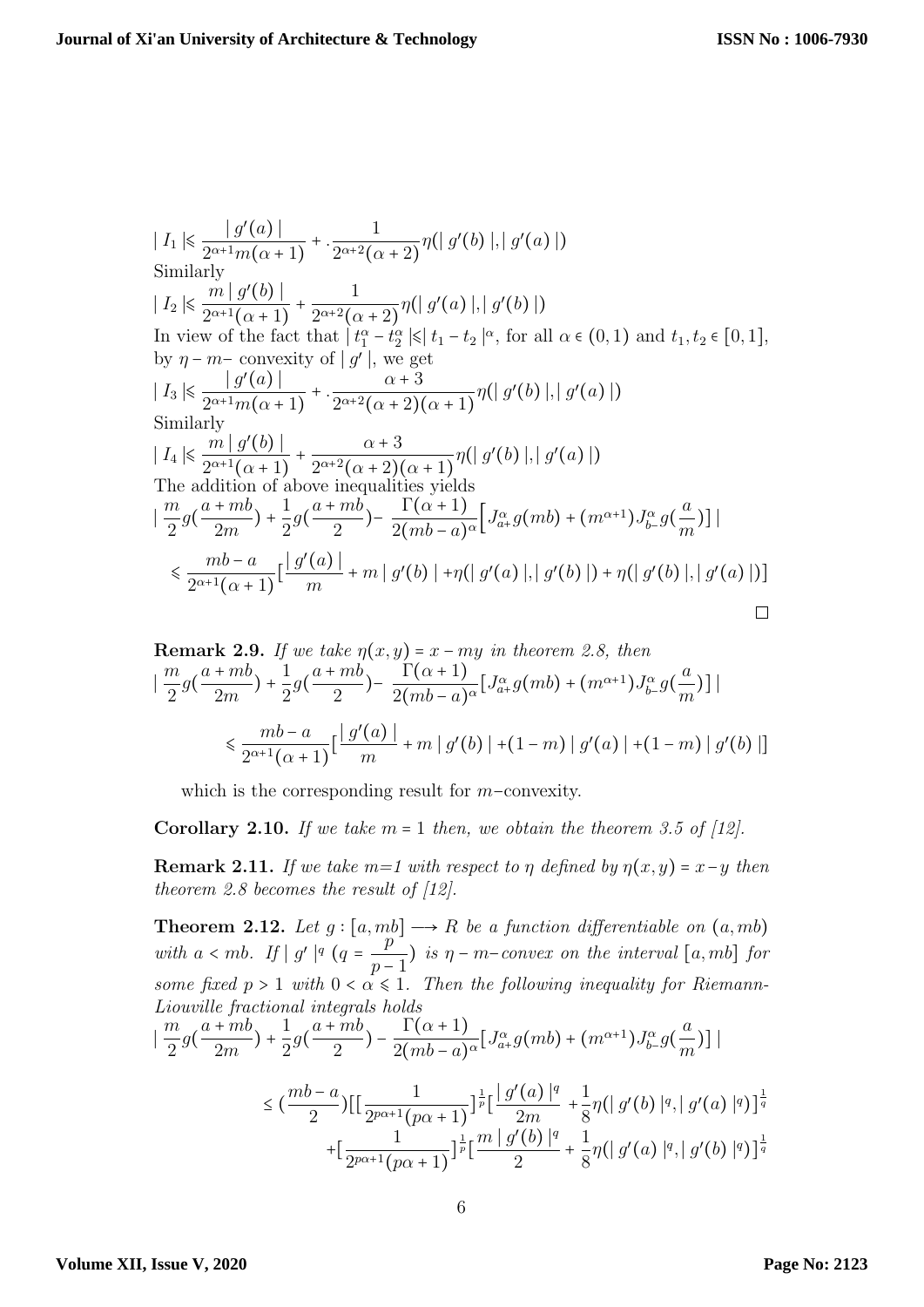$$
+ \left[\frac{1}{2^{p\alpha+1}(p\alpha+1)}\right]^{\frac{1}{p}} \left[\frac{|g'(b)|^q}{2} + \frac{1}{8m}\eta(|g'(a)|^q, |g'(b)|^q)\right]^{\frac{1}{q}} + \\ + \frac{1}{2^{p\alpha+1}(p\alpha+1)}\left[\frac{|g'(a)|^q}{2} + \frac{m}{8}\eta(|g'(b)|^q, |g'(a)|^q)\right]^{\frac{1}{q}}\right]
$$

*Proof.* In view of lemma 2.6 using Holder inequalities\n
$$
\left| \frac{m}{2} g\left(\frac{a+mb}{2m}\right) + \frac{1}{2} g\left(\frac{a+mb}{2}\right) - \frac{\Gamma(\alpha+1)}{2(mb-a)^{\alpha}} \left[ J_{a+}^{\alpha} g(mb) + \left(m^{\alpha+1}\right) J_{b-}^{\alpha} g\left(\frac{a}{m}\right) \right] \right|
$$
\n
$$
\leq \frac{mb-a}{2} \sum_{k=1}^{4} |I_k|
$$

But by 
$$
\eta - m
$$
 convexity, we have  
\n $|I_1| \leq \left[\int_0^{\frac{1}{2}} t^{p\alpha} dt\right]^{\frac{1}{p}} \left[\int_0^{\frac{1}{2}} |g'(tb + \frac{(1-t)a}{m})|^{q} dt\right]^{\frac{1}{q}}$   
\n $\leq \left[\frac{1}{2^{p\alpha+1}(p\alpha+1)}\right]^{\frac{1}{p}} \left[\frac{1}{m} \int_0^{\frac{1}{2}} |g'(a)|^{q} dt + \int_0^{\frac{1}{2}} t \eta(|g'(b)|^{q}, |g'(a)|^{q}) dt\right]^{\frac{1}{q}}$ 

and therefore

$$
|I_{1}| \leq \left[\frac{1}{2^{p\alpha+1}(p\alpha+1)}\right]^{\frac{1}{p}}\left[\frac{|g'(a)|^{q}}{2m} + \frac{1}{8}\eta(|g'(b)|^{q}, |g'(a)|^{q})\right]^{\frac{1}{q}}
$$
  
\nSimilarly  
\n
$$
|I_{2}| \leq \left[\frac{1}{2^{p\alpha+1}(p\alpha+1)}\right]^{\frac{1}{p}}\left[\frac{m|g'(b)|^{q}}{2} + \frac{1}{8}\eta(|g'(a)|^{q}, |g'(b)|^{q})\right]^{\frac{1}{q}}
$$
  
\nNow we have  
\n
$$
|I_{3}| \leq \left[\int_{\frac{1}{2}}^{1}(1-t^{\alpha})^{p}dt\right]^{\frac{1}{p}}\left[\int_{\frac{1}{2}}^{1}|g'(tb + \frac{(1-t)a}{m})|^{q} dt\right]^{\frac{1}{q}}
$$
  
\nAs for  $\alpha \in (0,1]$  and  $t_{1}, t_{2} \in [0,1]$ , we have  $|t_{1}^{\alpha} - t_{2}^{\alpha}| \leq |t_{1} - t_{2}|^{\alpha}$ , so  
\n
$$
\int_{\frac{1}{2}}^{1}(1-t^{\alpha})^{p}dt \leq \int_{\frac{1}{2}}^{1}(1-t)^{p\alpha}dt = \frac{1}{2^{p\alpha+1}(p\alpha+1)}
$$
  
\nand therefore  
\n
$$
|I_{3}| \leq \left[\frac{1}{2^{p\alpha+1}(p\alpha+1)}\right]^{\frac{1}{p}}\left[\frac{|g'(b)|^{q}}{2} + \frac{1}{8m}\eta(|g'(a)|^{q}, |g'(b)|^{q})\right]^{\frac{1}{q}}
$$
  
\nIn the similar fashion, we obtain  
\n
$$
|I_{4}| \leq \left[\frac{1}{2^{p\alpha+1}(p\alpha+1)}\right]^{\frac{1}{p}}\left[\frac{|g'(a)|^{q}}{2} + \frac{m}{8}\eta(|g'(b)|^{q}, |g'(a)|^{q})\right]^{\frac{1}{q}}
$$
  
\nAdding the above expressions for  $I_{1}, I_{2}, I_{3}$  and  $I_{4}$ , we get the required result.

**Corollary 2.13.** If we put 
$$
m=1
$$
 in theorem 2.12, we will get  
\n
$$
|g(\frac{a+b}{2}) - \frac{\Gamma(\alpha+1)}{2(b-a)^{\alpha}} [J_{a+}^{\alpha} g(b) + J_{b-}^{\alpha} g(a)]|
$$
\n
$$
\leq (\frac{b-a}{[2^{p\alpha+1}(p\alpha+1)]^{\frac{1}{p}}}) [[\frac{4|g'(a)|^q + \eta(|g'(b)|^q, |g'(a)|^q)}{4}]^{\frac{1}{q}} + [\frac{4|g'(b)|^q + \eta(|g'(a)|^q, |g'(b)|^q)}{4}]^{\frac{1}{q}}]
$$

**Remark 2.14.** If we define  $\eta(x, y) = x - my$  along with m=1 then theorem 2.12 becomes a result for m-convexity proved in [10].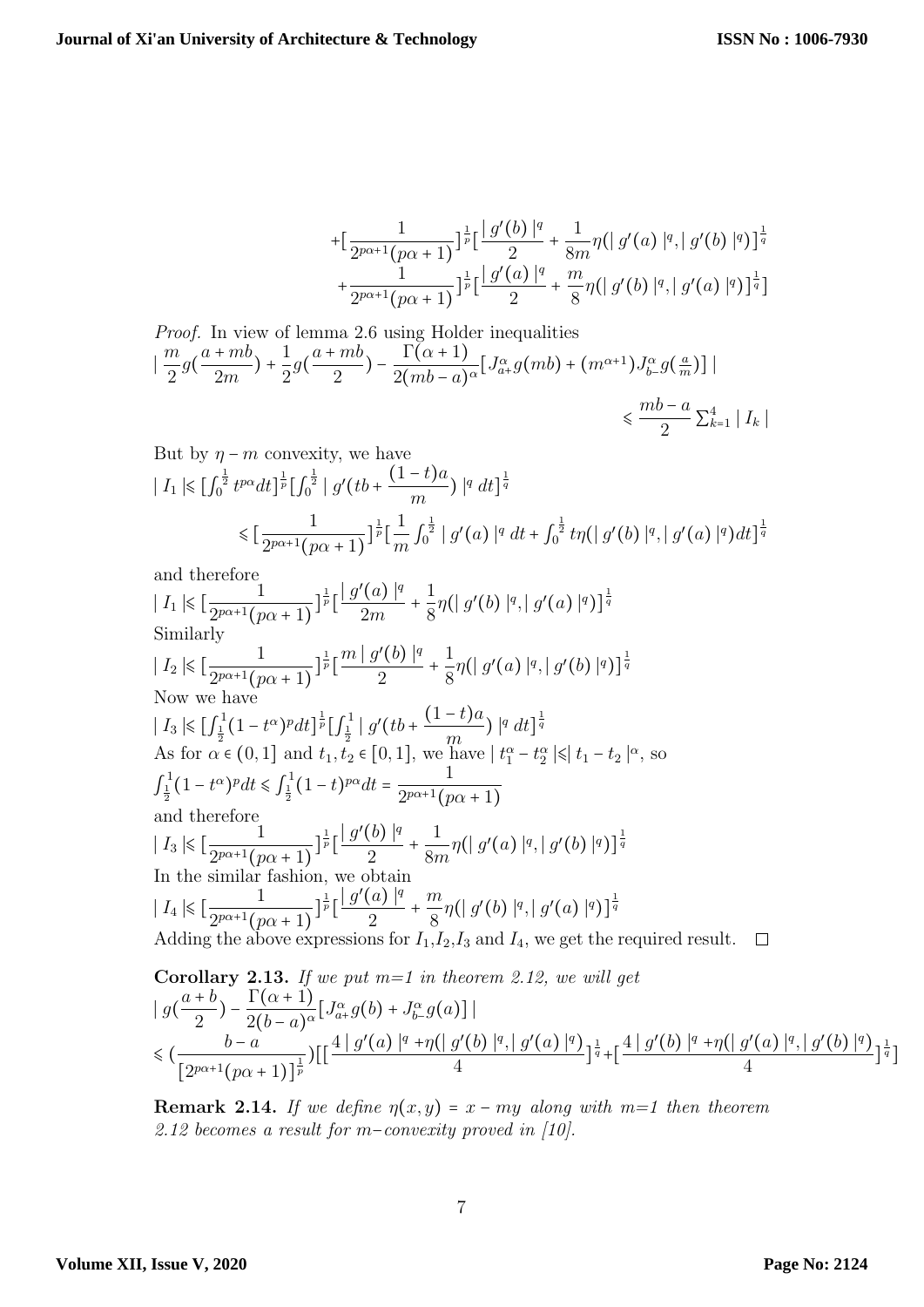**Theorem 2.15.** Let  $g : [a, mb] \rightarrow R$  ba a function differentiable on the interval  $(a, mb)$  with  $a < mb$ . If  $|g'|^q (q = \frac{p}{q})$  $p-1$ ) is  $\eta - m - \text{ convex on the interval}$ [a,mb] on some fixed  $p > 1$  with  $0 < \alpha \leq 1$ . Then the following inequality for Riemann-Liouville fractional integrals holds ∣ m  $\frac{m}{2}g(\frac{a+mb}{2m})$  $\frac{1}{2m}$ ) + 1  $\frac{1}{2}g\left(\frac{a+mb}{2}\right)$  $\frac{(2m b)}{2}$ ) –  $\frac{\Gamma(\alpha+1)}{2(m b - a)}$  $\frac{\Gamma(\alpha+1)}{2(mb-a)^{\alpha}}[J^{\alpha}_{a+}g(mb)+(m^{\alpha+1})J^{\alpha}_{b-}g(\frac{a}{m}$  $\frac{1}{m}$ )]|  $\leqslant \frac{mb-a}{2\alpha+1}$  $2^{\alpha+1}(\alpha+1)$  $\left[ \left( \frac{2(\alpha+2) \mid g'(a) \mid^q + m(\alpha+1) \eta \left( \mid g'(b) \mid^q, \mid g'(a) \mid^q \right)}{2(\alpha+2)} \right] \right]$  $\frac{2(\alpha+1)\eta(|g'(b)|^q,|g'(a)|^q)}{2(\alpha+2)}\Big)^{\frac{1}{q}}$  $+\left(\frac{2m(\alpha+2) \mid g'(b)\mid^q + (\alpha+1)\eta(\mid g'(a)\mid^q, \mid g'(b)\mid^q)}{2(\alpha+2)}\right)$  $\frac{P(\alpha+1)\eta(|g'(a)|^q, |g'(b)|^q)}{2(\alpha+2)}\big)^{\frac{1}{q}}$  $+\left(\frac{2(\alpha+2) |g'(a)|^q+m(\alpha+3)\eta(|g'(b)|^q,|g'(a)|^q)}{2(\alpha+2)w}\right)$  $\frac{m(\alpha+3)\eta(\mid g^{\prime}\left( b\right) \mid^q,\mid g^{\prime}\left( a\right) \mid^q)}{2(\alpha+2)m}$  $+\left(\frac{2m(\alpha+2) \mid g'(b)\mid^q + (\alpha+3)\eta(\mid g'(a)\mid^q, \mid g'(b)\mid^q)}{2(\alpha+2)}\right)$  $\frac{1}{2(\alpha+2)}\frac{\eta(|g'(a)|^q, |g'(b)|^q)}{2(\alpha+2)}\big)^{\frac{1}{q}}$ 

*Proof.* In view of lemma 2.6, using  $\eta$  –  $m$ –convexity and Holder's inequality, we obtain

$$
\frac{m}{2}g\left(\frac{a+mb}{2m}\right) + \frac{1}{2}g\left(\frac{a+mb}{2}\right) - \frac{\Gamma(\alpha+1)}{2(mb-a)^{\alpha}}[J_{a+}^{\alpha}g(mb) + (m^{\alpha+1})J_{b-}^{\alpha}g(\frac{a}{m})] |
$$
  

$$
m b - a \cdot \frac{4}{m}
$$

$$
\leqslant \frac{mb-a}{2} \sum_{k=1}^{4} |I_k|
$$

We have  $|I_1| \leq (\int_0^{\frac{1}{2}} t^{\alpha} dt)^{1-\frac{1}{q}} (\int_0^{\frac{1}{2}} t^{\alpha} | g'(tb + \frac{(1-t)a}{m})$  $\frac{-t}{m}$ ) |q dt) $\frac{1}{q}$ 

$$
\leqslant \big(\frac{1}{2^{\alpha+1}(\alpha+1)}\big)^{1-\frac{1}{q}}\big[\int_0^{\frac{1}{2}}t^{\alpha}\frac{\big|g'(a)\big|^q}{m}dt+\int_0^{\frac{1}{2}}t^{\alpha+1}\eta\big(\big|g'(b)\big|^q,|g'(a)\big|^q\big)dt\big]^{\frac{1}{q}}
$$

and therefore  $\int \left( \frac{2(\alpha+2) |g'(a)|^q + m(\alpha+1)\eta(|g'(b)|^q, |g'(a)|^q)}{2m(\alpha+2)} \right)$  $|I_1| \leqslant \left(\frac{1}{2\alpha+1}\right)$  $\frac{m(\alpha+1)\eta(\mid g^{\prime}\left( b\right) \mid^q,\mid g^{\prime}\left( a\right) \mid^q)}{2m(\alpha+2)}\big)^{\frac{1}{q}}$  $2^{\alpha+1}(\alpha+1)$ Similarly  $|I_2| \leqslant (\frac{1}{2\alpha+1}$  $\int \frac{2m(\alpha+2) |g'(b)|^q + (\alpha+1)\eta(|g'(a)|^q, |g'(b)|^q)}{2(\alpha+2)}$  $\frac{P(\alpha+1)\eta(|g'(a)|^q, |g'(b)|^q)}{2(\alpha+2)}\big)^{\frac{1}{q}}$  $2^{\alpha+1}(\alpha+1)$ and  $\frac{1}{q}$  $|I_3| \leqslant (\frac{1}{2\alpha+1}$  $\int \left( \frac{2(\alpha+2) |g'(a)|^q + m(\alpha+3)\eta(|g'(b)|^q, |g'(a)|^q)}{2(\alpha+2) m}\right)$  $\frac{2(\alpha+2)m}{m}$  $2^{\alpha+1}(\alpha+1)$ and analogously  $\int \frac{2m(\alpha+2) |g'(b)|^q + (\alpha+3)\eta(|g'(a)|^q, |g'(b)|^q)}{2(\alpha+3)}$  $|I_4| \leqslant (\frac{1}{2\alpha+1}$  $\frac{P(\alpha+3)\eta(|g'(a)|^q, |g'(b)|^q)}{2(\alpha+2)}\Big)^{\frac{1}{q}}$  $2^{\alpha+1}(\alpha+1)$ By adding the above inequalities for  $I_1, I_2, I_3$  and  $I_4$ , we reach the conclusion.  $\Box$ 

8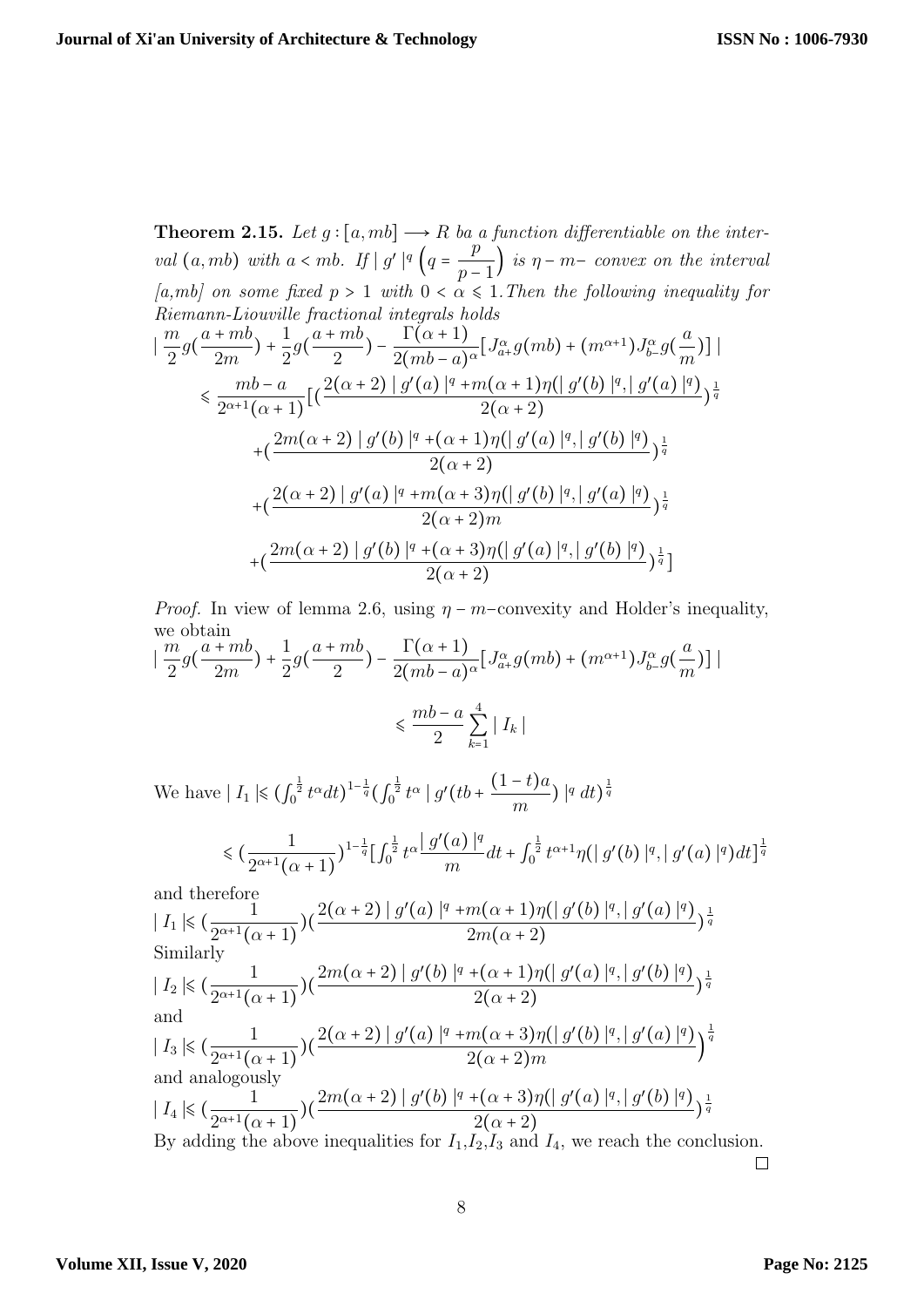**Remark 2.16.** (1) If we take  $m=1$ , the theorem 2.15 gives the result of [12]  $for \eta$ -convexity.

(2) If we take m=1 along with  $\eta(x, y) = x - y$ , then it become the result of [10].

**Theorem 2.17.** Consider g is a  $\eta$  – mconvex function, where  $g : [a, mb] \rightarrow R$ is bounded from above by  $M_n$  Then for  $\alpha > 0$  $g\left(\frac{a+mb}{2}\right)$  $\frac{1}{2}$ ) – 1  $\frac{1}{2}M_n \leqslant \frac{1}{mb}$ .  $\frac{1}{mb-a}\int_a^{mb}$  $\int_a^{mb} g(x)dx \leqslant \frac{m}{2}$  $\frac{n}{2}[g(a)+g(b)]$ + 1  $\frac{1}{4} [\eta(g(a),g(b)) + \eta(g(b),g(a))] \leq \frac{m}{2}$  $\frac{m}{2}[g(a)+g(b)]+\frac{1}{2}$  $\frac{1}{2}M_n$ 

Proof. To construct right part of the required inequality, we consider an arbitrary point. For this we take  $x = ta + m(1-t)b$  with  $t \in [0,1]$ . So,  $g(x) \le$  $mg(b) + t\eta(g(a), g(b))$ . It follows that 1  $\frac{1}{mb-a}\int_a^{mb}$  $\int_a^{mb} g(x)dx \leq \frac{1}{mh}$ 

$$
g(x)dx \le \frac{1}{mb-a} \int_a^{mb} [mg(b) + \frac{x - mb}{a - mb} \eta(g(a), g(b))]dx
$$
  
=  $\left[ \frac{1}{mb-a} mg(b)(mb-a) + \frac{\eta(g(a), g(b))}{2(mb-a)^2} \right] (mb-a)^2$ 

and therefore

$$
\frac{1}{mb-a} \int_{a}^{mb} g(x)dx \le mg(b) + \frac{1}{2}\eta(g(a),g(b))\tag{1}
$$

We also have

$$
\frac{1}{mb-a} \int_{a}^{mb} g(x)dx \le mg(a) + \frac{1}{2}\eta(g(b), g(a))\tag{2}
$$

Adding  $(1)$  and  $(2)$ , we get

$$
\frac{1}{mb-a} \int_{a}^{mb} g(x)dx \leq \frac{m}{2} [g(a) + g(b)] + \frac{1}{4} [\eta(g(a), g(b)) + \eta(g(b), g(a))]
$$
(3)

From  $(1)$  and  $(2)$ , we also have

$$
\frac{1}{mb-a} \int_{a}^{mb} g(x)dx \le \min[mg(b) + \frac{1}{2}\eta(g(a), g(b)), mg(a) + \frac{1}{2}\eta(g(b), g(a))]
$$
\n(4)

From  $(3)$  and  $(4)$ , we have

$$
\frac{1}{mb-a} \int_a^{mb} g(x)dx \le \frac{1}{2} [mg(a) + mg(b)] + \frac{1}{4} [\eta(g(a), g(b)) + \eta(g(b), g(a))]
$$
  
and therefore

$$
\frac{1}{mb-a} \int_{a}^{mb} g(x)dx \leq \frac{m}{2} [g(a) + g(b)] + \frac{1}{2} M_n \tag{5}
$$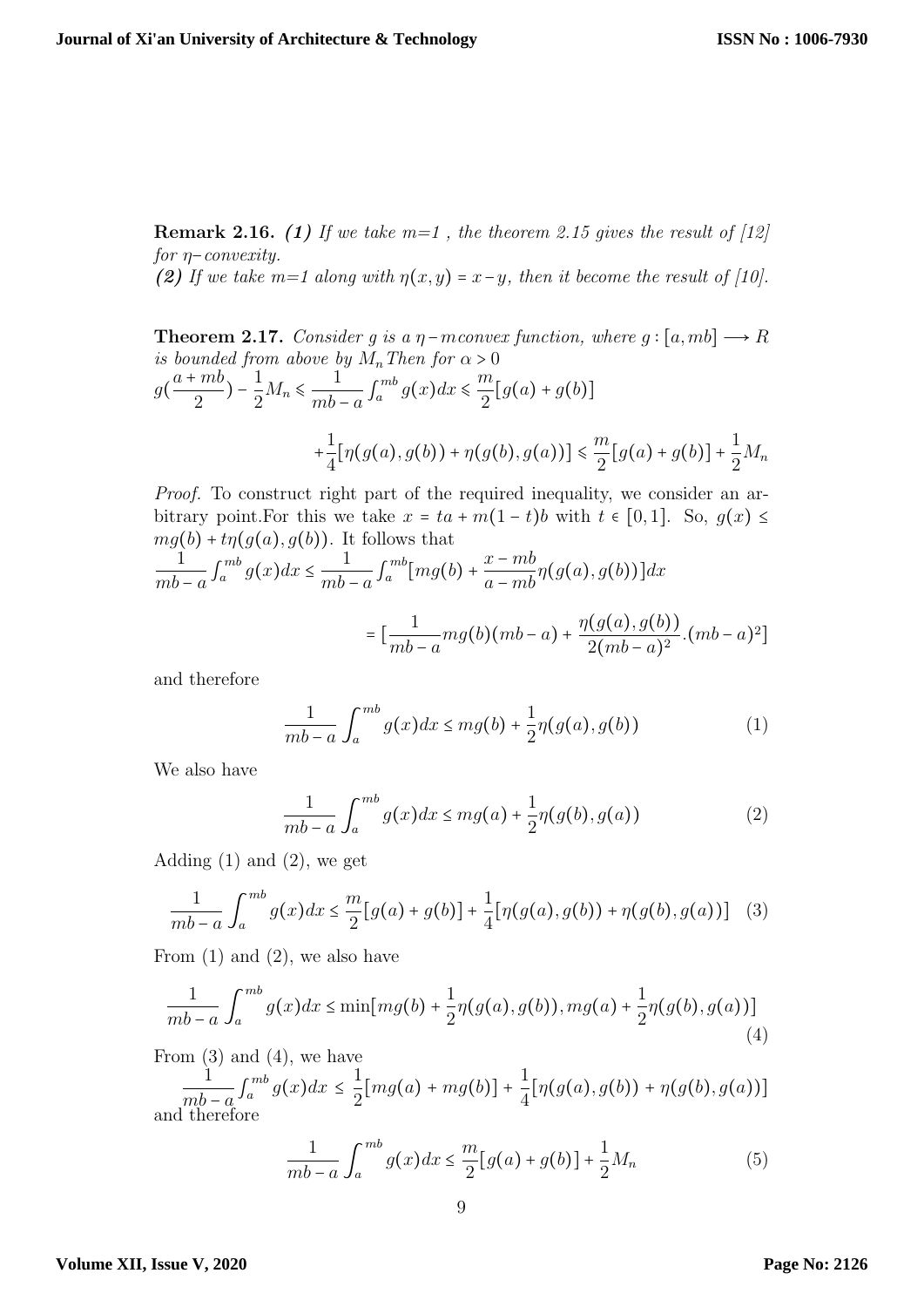Next we construct the left part of the required inequality. We can easily write\n
$$
g\left(\frac{a+mb}{2}\right) = g\left(\frac{a+mb}{4} - \frac{t(mb-a)}{4} + \frac{a+mb}{4} + \frac{t(mb-a)}{4}\right)
$$
\nBy the definition of  $\eta - m$ -convexity, we have\n
$$
g\left(\frac{1}{2}\left(\frac{a+mb-t(mb-a)}{2}\right) + \frac{1}{2}\left(\frac{a+mb+t(mb-a)}{2}\right)\right)
$$
\n
$$
\leq g\left(\frac{a+mb+t(mb-a)}{2}\right) + \frac{1}{2}\eta\left(g\left(\frac{a+mb-t(mb-a)}{2}\right), g\left(\frac{a+mb+t(mb-a)}{2}\right)\right)
$$
\nand therefore

a therefore

$$
g\left(\frac{a+mb}{2}\right) \le g\left(\frac{a+mb+t(mb-a)}{2}\right) + \frac{1}{2}M_n
$$

This means

$$
g\left(\frac{a+mb}{2}\right) - \frac{1}{2}M_n \le g\left(\frac{a+mb+t(mb-a)}{2}\right)
$$

Using the same argument, we get  
\n
$$
g\left(\frac{a+mb}{2}\right) - \frac{1}{2}M_n \le g\left(\frac{a+b+t(mb-a)}{2}\right)
$$
\nand changing of variables gives\n
$$
\frac{1}{mb-a} \int_a^{mb} g(x)dx = \frac{1}{mb-a} \Big[ \int_a^{\frac{a+mb}{2}} g(x)dx + \int_{\frac{a+mb}{2}}^b g(x)dx \Big]
$$
\n
$$
= \frac{1}{2} \int_0^1 \Big[ g\left(\frac{a+mb-t(mb-a)}{2}\right) + g\left(\frac{a+mb+t(mb-a)}{2}\right)dt \Big]
$$
\n
$$
\ge \frac{1}{2} \int_0^1 \Big[ 2g\left(\frac{a+mb}{2}\right) - M_n \Big] dt
$$

that is  $\frac{1}{1}$  $rac{1}{mb-a} \int_a^{mb}$  $\int_a^{mb} g(x)dx \geq \frac{1}{2}$  $\frac{1}{2} \int_0^1$  $\int_0^1 [2g(\frac{a+mb}{2})]$  $\frac{m}{2}$ ) –  $M_n$ ]dt Therefore  $g\left(\frac{a+mb}{2}\right)$  $\frac{1}{2}$ ) – 1  $\frac{1}{2}M_n \leq \frac{1}{mb}$ .  $\overline{mb-a}$  J  $_{mb}$  $\int_a$  g(x)dx (6)

From (3),(5) and (6)  
\n
$$
g(\frac{a+mb}{2}) - \frac{1}{2}M_n \le \frac{1}{mb-a} \int_a^{mb} g(x)dx \le \frac{m}{2}[g(a) + g(b)] + \frac{1}{4}[\eta(g(a), g(b)) + \eta(g(b), g(a))] \le \frac{m}{2}[g(a) + g(b)] + \frac{1}{2}M_n
$$

Remark 2.18. (1). If we take  $\eta(x, my) = x - my$ , then

$$
g\left(\frac{a+mb}{2}\right) \le \frac{1}{mb-a} \int_a^{mb} g(x)dx \le \frac{m}{2} [g(a)+g(b)] + \frac{1}{4} [(1-m)g(a)+(1-m)g(b)] \le \frac{m}{2} [g(a)+g(b)]
$$
\n(7)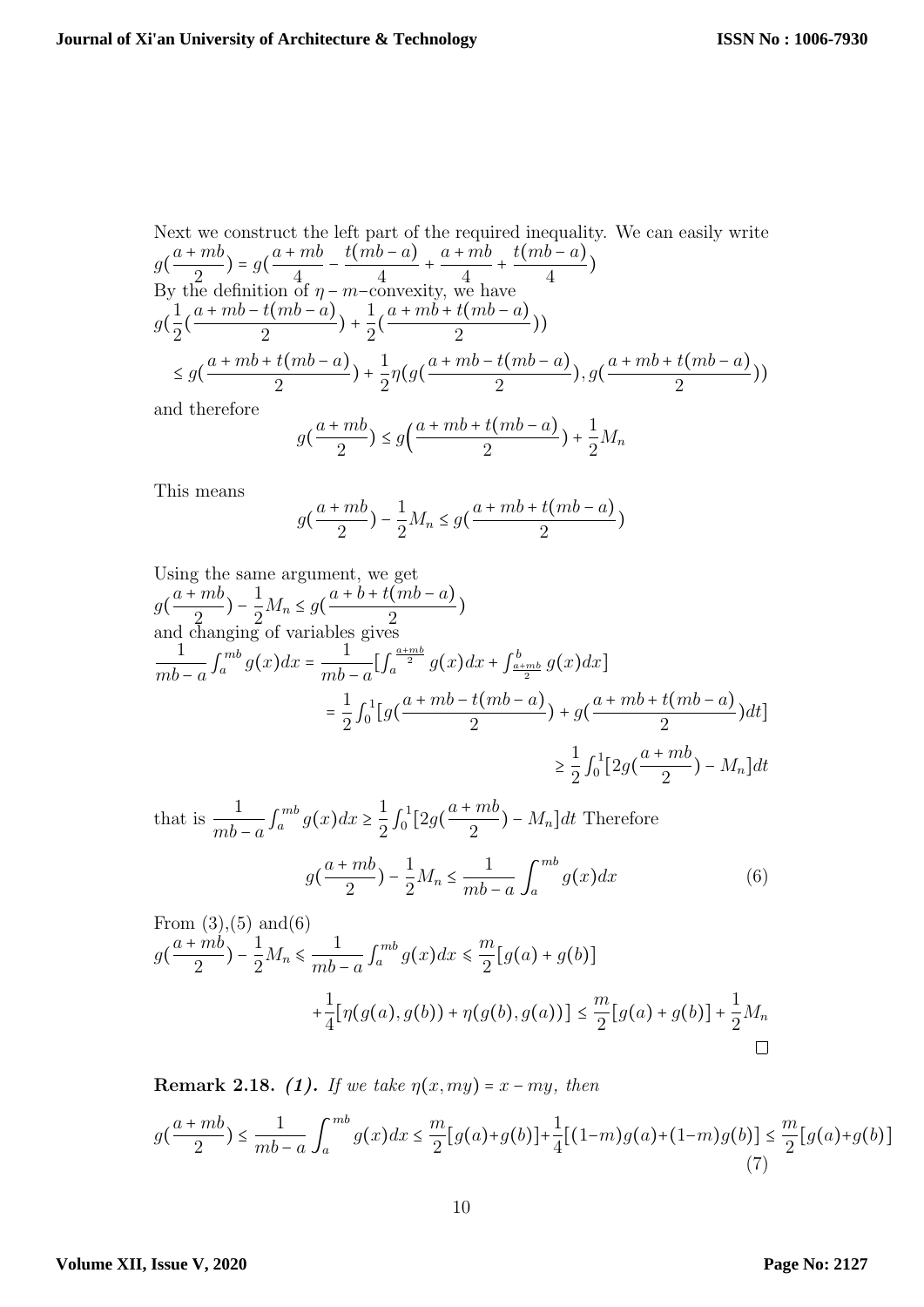If we take  $m = 1$ , then  $g(\frac{a+b}{2})$  $\frac{1}{2}$ )  $\le$ 1  $\frac{1}{b-a} \int_a^b$  $\int_a^b g(x)dx \leq \frac{1}{2}$  $\frac{1}{2}[g(a)+g(b)]$  which is the Hermite-Hadamard Inequality for the Fractional Integrals.

(2). If we take  $m=1$  in theorem 2.18 the we obtain the corresponding result for  $\eta$ -convexity proved in [9]

**Theorem 2.19.** Suppose that a function  $g : [a, mb] \rightarrow R$  is an  $\eta$  –  $m$ –convex function such that  $\eta$  is bounded above by  $M_n$ . Then for  $\alpha > 0$  the following inequality for fractional integrals holds.

$$
g\left(\frac{a+mb}{2}\right) - M_n \leq \frac{m\Gamma(\alpha+1)}{2(mb-a)^{\alpha}} \left[J_{a+}^{\alpha}g(mb) + (m^{\alpha})J_{b-}^{\alpha}g\left(\frac{a}{m}\right)\right]
$$
  

$$
\leq \frac{g(a) + m^2g(b)}{2} + \frac{\alpha m\left[\eta(g(a),g(b)) + \eta(g(b),g(a))\right]}{2(\alpha+1)}
$$
  

$$
\leq \frac{g(a) + m^2g(b)}{2} + \frac{\alpha M_n}{\alpha+1}
$$

*Proof.* As g is  $\eta$  –  $m$ –convex such that  $\eta$  is bounded above by  $M_n$ ,

$$
g(\frac{x+my}{2}) - \frac{1}{2}M_n \leq \frac{m}{2}[g(x) + g(y)] + \frac{1}{2}M_n
$$

where  $x, y \in [a, mb]$ . Consider  $x = ta + m(1-t)b$ ,  $y = tb + \frac{(1-t)a}{m}$ m . Then we have

$$
g\left(\frac{a+mb}{2}\right) - \frac{1}{2}M_n \leq \frac{m}{2}[g(ta+m(1-t)b) + g(tb + \frac{(1-t)a}{m})] + \frac{1}{2}M_n
$$
  

$$
2g\left(\frac{a+mb}{2}\right) - M_n \leq m[g(ta+m(1-t)b) + g(tb + \frac{(1-t)a}{m})] + M_n
$$

Multiplying the above inequality by  $t^{\alpha-1}$  and then integrating the resulting inequality with respect to  $t$  over the interval  $[0, 1]$  $2g(\frac{a+mb}{2})$  $\frac{1}{2}$  )  $\int_0^1$  $\int_0^1 t^{\alpha-1} dt - \int_0^1$  $\int_0^1 t^{\alpha-1} M_n dt$ 

$$
\leq m \int_0^1 t^{\alpha-1} [g(ta+m(1-t)b) + g(tb + \frac{(1-t)a}{m})] dt + \int_0^1 t^{\alpha-1} M_n dt
$$

and therefore

$$
\frac{2}{\alpha}g\left(\frac{a+mb}{2}\right) - \frac{M_n}{\alpha} \le m \int_0^1 t^{\alpha-1}[g(ta+m(1-t)b) + g(tb + \frac{(1-t)a}{m})]dt + \frac{M_n}{\alpha} (8)
$$
  
Suppose that  $u = ta + m(1-t)b, v = tb + \frac{(1-t)a}{m}$ . Then  

$$
m \int_0^1 t^{\alpha-1}[g(ta+m(1-t)b) + g(tb + \frac{(1-t)a}{m})]dt + \frac{M_n}{\alpha}
$$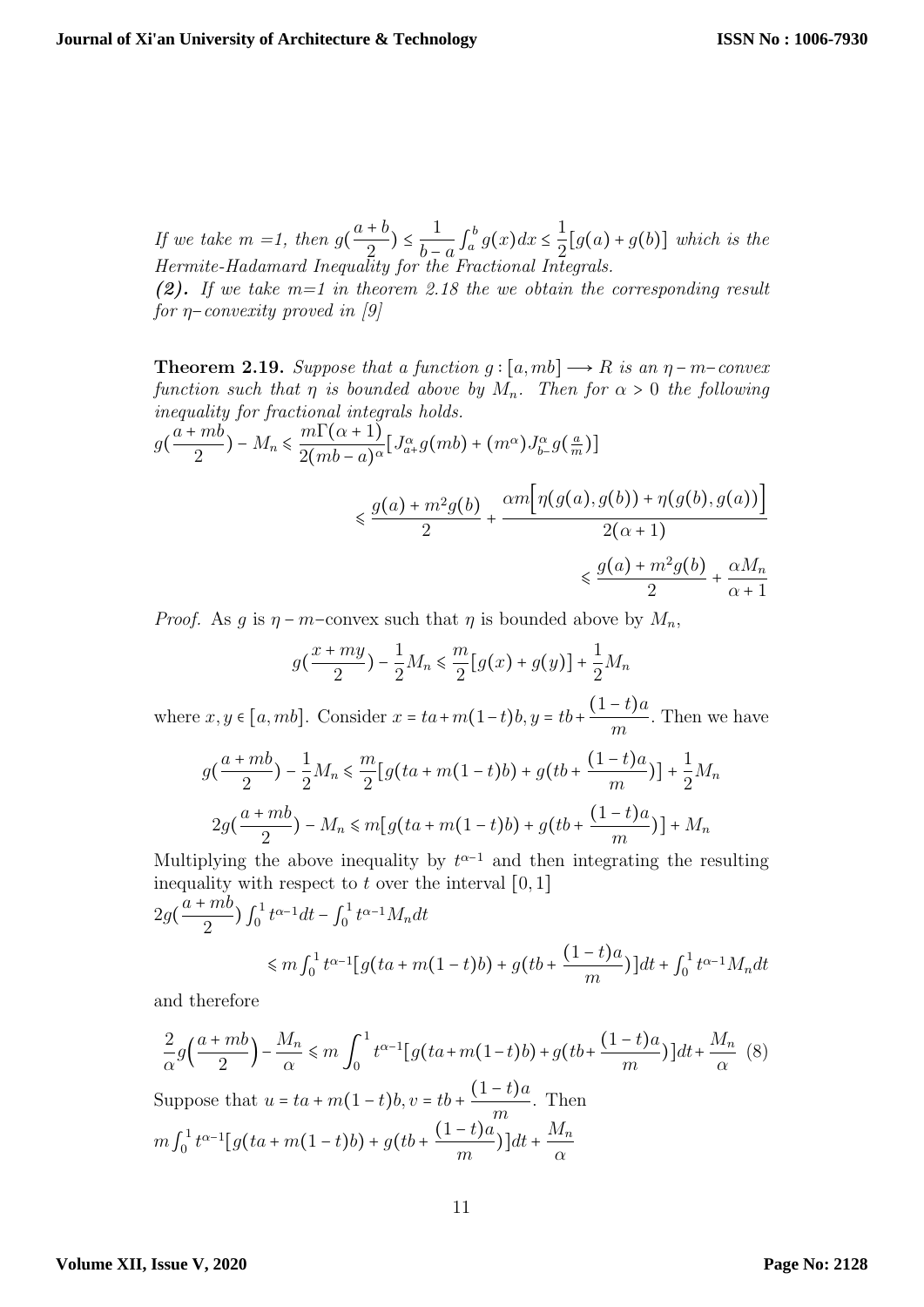$$
= m \int_0^1 t^{\alpha-1} g(ta+m(1-t)b) dt + m \int_0^1 t^{\alpha-1} g(tb+\frac{(1-t)a}{m}) dt
$$
  

$$
= m \int_{mb}^a (\frac{mb-u}{mb-a})^{\alpha-1} g(u) \frac{du}{a-mb} + m \int_{\frac{a}{m}}^b (\frac{v-\frac{a}{m}}{b-\frac{a}{m}})^{\alpha-1} g(v) \frac{dv}{b-\frac{a}{m}}
$$
  

$$
= \frac{m\Gamma(\alpha)}{(mb-a)^{\alpha}} \Big[ J_{a+}^{\alpha} g(mb) + (m^{\alpha}) J_{b-}^{\alpha} g(\frac{a}{m}) \Big]
$$

Therefore inequality (7) becomes

$$
\frac{2}{\alpha}g\left(\frac{a+mb}{2}\right) - \frac{M_n}{\alpha} \leq \frac{m\Gamma(\alpha)}{(mb-a)^\alpha} \big[ J_{a+}^\alpha g(mb) + (m^\alpha)J_{b-}^\alpha g\left(\frac{a}{m}\right) \big] + \frac{M_n}{\alpha}
$$

After the rearrangement of terms, we have

$$
g\left(\frac{a+mb}{2}\right) - M_n \le \frac{m\Gamma(\alpha+1)}{2(mb-a)^\alpha} \left[J_{a+}^\alpha g(mb) + (m^\alpha)J_{b-}^\alpha g\left(\frac{a}{m}\right)\right] \tag{9}
$$

which is the first part of the required inequality. Next we construct the second part. Again from  $\eta$  –  $m$ –convexity, we have

$$
mg(ta + m(1-t)b) \le m[mg(b) + t\eta(g(a), g(b))]
$$
 (10)

and

$$
mg(tb + \frac{(1-t)a}{m}) \le m\left[\frac{g(a)}{m} + t\eta(g(b), g(a))\right]
$$
 (11)

Adding (9) and (10), and multiplying resulting inequality by  $t^{\alpha-1}$  and integrating with respect to t over  $[0,1]$ , we obtain

$$
m[f_0^{1} t^{\alpha-1}[g(ta + m(1-t)b) + g(tb + \frac{(1-t)a}{m})]dt]
$$
  
\$\leq [m^2 g(b) + g(a)] \int\_0^1 t^{\alpha-1} dt + [\eta(g(a), g(b)) + \eta(g(b), g(a))] \int\_0^1 t^{\alpha} dt

By simplifiying, we have

$$
\frac{m\Gamma(\alpha)}{(mb-a)^{\alpha}}[J_{a+}^{\alpha}g(mb)+(m^{\alpha})J_{b-}^{\alpha}g(\frac{a}{m})] \leq \frac{g(a)+m^2g(b)}{\alpha}+\frac{m[\eta(g(a),g(b))+\eta(g(b),g(a))]}{\alpha+1}
$$
  
and therefore

$$
\frac{m\Gamma(\alpha+1)}{2(mb-a)^{\alpha}}[J_{a+}^{\alpha}g(mb)+(m^{\alpha})J_{b-}^{\alpha}g(\frac{a}{m})] \leq \frac{g(a)+m^{2}g(b)}{2}+\frac{\alpha m[\eta(g(a),g(b))+\eta(g(b),g(a))]}{2(\alpha+1)}
$$
\n(12)

From (9) and (12)  
\n
$$
g(\frac{a+mb}{2}) - M_n \le \frac{m\Gamma(\alpha+1)}{2(mb-a)^{\alpha}} [J_{a+}^{\alpha}g(mb) + (m^{\alpha})J_{b-}^{\alpha}g(\frac{a}{m})]
$$
\n
$$
\le \frac{g(a) + m^2g(b)}{2} + \frac{\alpha m[\eta(g(a),g(b)) + \eta(g(b),g(a))]}{2(\alpha+1)}
$$

As  $\eta$  is bounded above by  $M_n$ , therefore we obtain  $g\left(\frac{a+mb}{2}\right)$  $\frac{(2m b)}{2}$ ) –  $M_n \leq \frac{m \Gamma(\alpha + 1)}{2(m b - a)^{\alpha}}$  $\frac{m\Gamma(\alpha+1)}{2(mb-a)^{\alpha}}[J^{\alpha}_{a+}g(mb)+(m^{\alpha})J^{\alpha}_{b-}g(\frac{a}{m}$  $\frac{1}{m}$ )]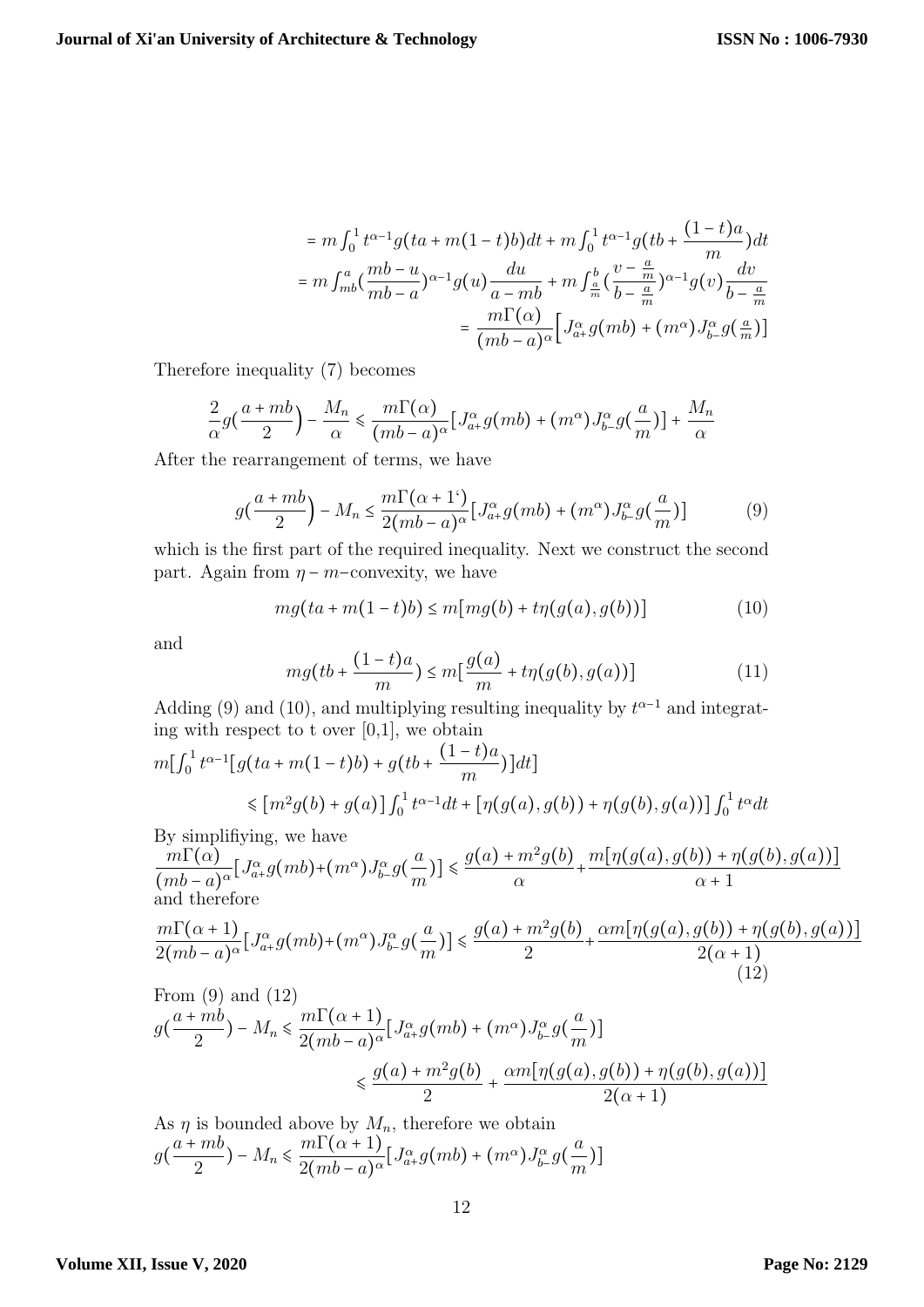$$
\leq \frac{g(a) + m^2 g(b)}{2} + \frac{\alpha m[\eta(g(a), g(b)) + \eta(g(b), g(a))]}{2(\alpha + 1)}
$$

$$
\leq \frac{g(a) + m^2 g(b)}{2} + \frac{\alpha M_n}{\alpha + 1}
$$

 $\frac{3(1)}{2}$  +

 $\alpha + 1$ 

**Remark 2.20.** If we take 
$$
m=1
$$
 we get theorem 2.1 of [12] proved for  $\eta$ -convexity.  
\n
$$
g(\frac{a+b}{2}) - M_n \leq \frac{\Gamma(\alpha+1)}{2(b-a)^{\alpha}} [J_{a+}^{\alpha} g(b) + J_{b-}^{\alpha} g(a)]
$$
\n
$$
\leq \frac{g(a) + g(b)}{2} + \frac{\alpha[\eta(g(a), g(b)) + \eta(g(b), g(a))]}{2(\alpha+1)}
$$
\n
$$
\leq \frac{g(a) + g(b)}{2} + \frac{\alpha M_n}{2}
$$

# 3 Concluding Remarks

In the present paper we introduced the notion of  $\eta$  –m−convex functions which is the generalization of m−convex and  $\eta$ −convex functions. We established a few results in this regard for Riemann-Liouville fractional integrals and generalized some Hermite-Hadamard and Fejer type inequalities. This generalization of convex functions indeed pave new paths of research in the field of inequalities. There is much more to be discussed with this  $\eta - m$ –convex functions like Chebyshev type inequalities, Ostrowski type inequalities and generalized trapezoidal inequalities etc. Therefore this article would be interesting for the researchers in this field.

## References

- [1] G. Abbas, G. Farid, Hadamard and Feje´r-Hadamard type inequalities for harmonically convex functions via generalized fractional integrals, J. Anal., 25(1) (2017), 107-119.
- [2] Z. Dahmani, L. Tabharit, S. Taf, New generalizations of Gruss inequality usin Riemann-Liouville fractional integrals, Bull. Math. Anal. Appl.2 (3) (2010), 93-99.
- [3] S.S. Dragomir, CEM Pearce, Selcted Topics on Hermite-Hadamard Inequalities and Applications, RGMIA Monographs,Victoria University 2000.